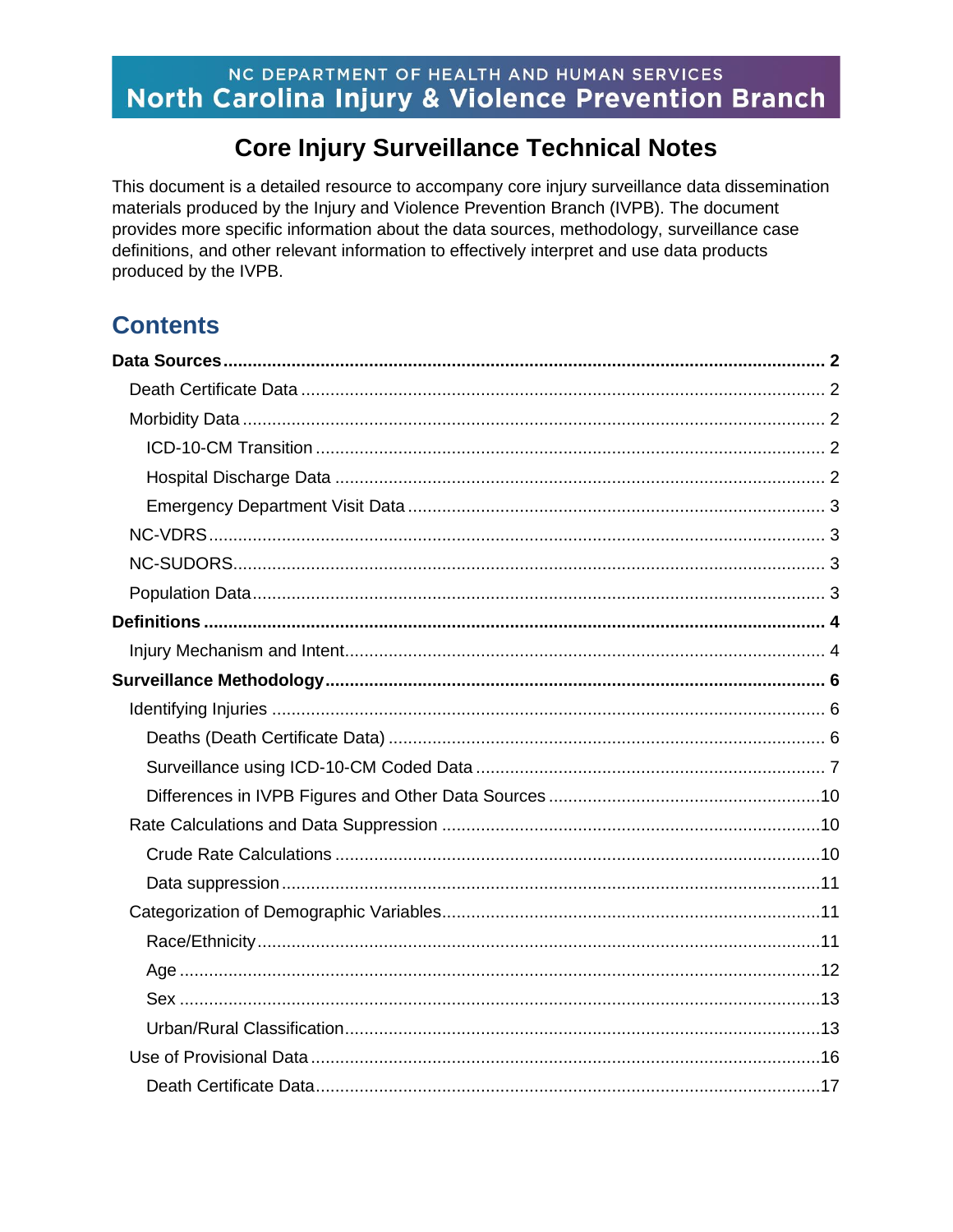# <span id="page-1-0"></span>**Data Sources**

Core injury surveillance uses three main data sources – death certificate, hospital discharge, and emergency department visit data – to understand the burden of injury within the state. North Carolina Violent Death Reporting System (NC-VDRS) and North Carolina State Unintentional Drug Overdose Reporting System (NC-SUDORS) data are also used to better understand violent deaths and overdose deaths as well as circumstances surrounding those deaths. Each of these sources is described briefly below.

# <span id="page-1-1"></span>Death Certificate Data

Vital Statistics death certificate data are obtained from the NC State Center of Health Statistics (SCHS). Data include International Classification of Diseases, 10<sup>th</sup> Revision (ICD-10) codes for the primary and underlying causes of death. The ICD-10 cause of death codes are listed in order of primacy, where the first listed code is the primary cause of death. Death certificate data are available starting in 1999.

For questions about these data, please contact [schs.info@dhhs.nc.gov.](file://///WV5DPHSIXFP01P/Share_IV/IVP/INJURY%20DATA/Data%20Dictionary/schs.info@dhhs.nc.gov)

# <span id="page-1-3"></span><span id="page-1-2"></span>Morbidity Data

# ICD-10-CM Transition

The ICD, Clinical Modification is a coding structure used to classify morbidity data. On October 1, 2015, the ICD, Tenth Revision, Clinical Modification (ICD-10-CM) replaced the Ninth Revision (ICD-9-CM) for coding diagnoses and other information in hospital discharge, emergency department, and outpatient records. Due to the large impact of the transition injury surveillance, ICD-10-CM and ICD-9-CM coded injury data are usually not compared. For more information on how the transition impacts injury surveillance and additional resources on using ICD-10-CM coded administrative data for injury surveillance, please see the following ICD-10-CM transition fact sheet: [https://www.injuryfreenc.ncdhhs.gov/DataSurveillance/ICD-10-Transition-1pg-](https://www.injuryfreenc.ncdhhs.gov/DataSurveillance/ICD-10-Transition-1pg-Summary.pdf)[Summary.pdf](https://www.injuryfreenc.ncdhhs.gov/DataSurveillance/ICD-10-Transition-1pg-Summary.pdf)

# <span id="page-1-4"></span>Hospital Discharge Data

Hospital discharge data (HDD) are also obtained from the NC SCHS and include data on inpatient discharges in NC. The HDD include a primary ICD-10-CM diagnosis code followed by additional codes. After the primary diagnosis field, there is no primacy to the order of the following diagnosis codes. HDD are available starting in 2006, though data are often suppressed for 2015 and not compared across this time frame due to the ICD-10-CM transition.

For questions about these data, please contact [schs.info@dhhs.nc.gov.](file://///WV5DPHSIXFP01P/Share_IV/IVP/INJURY%20DATA/Data%20Dictionary/schs.info@dhhs.nc.gov)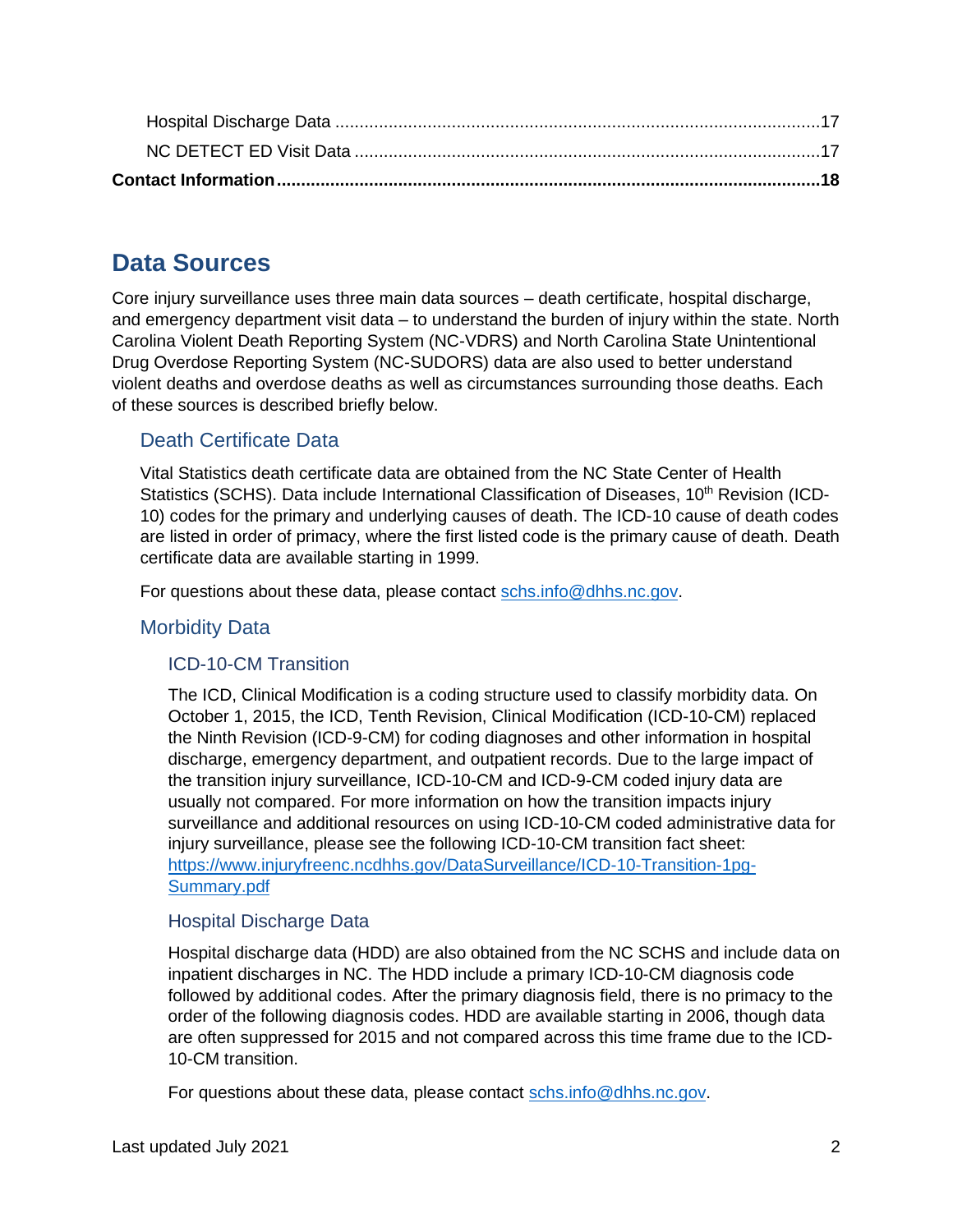# <span id="page-2-0"></span>Emergency Department Visit Data

Emergency Department (ED) data are obtained from the North Carolina Disease Event Tracking and Epidemiologic Collection Tool (NC DETECT). NC DETECT serves as NC's statewide syndromic surveillance system as part of the Centers of Disease Control and Prevention's (CDC) national Syndromic Surveillance Program (NSSP). Unlike the mortality data, there is no primacy to the order of any ICD-10-CM codes within the NC DETECT data. These data are available starting in 2008, though data are often suppressed for 2015 and not compared across this time frame due to the ICD-10-CM transition.

For more information on NC DETECT, please visit: [https://ncdetect.org/.](https://ncdetect.org/)

For questions about these data, please contact [ncdetect@listserv.med.unc.edu](mailto:ncdetect@listserv.med.unc.edu).

# <span id="page-2-1"></span>NC-VDRS

The North Carolina Violent Death Reporting System (NC-VDRS) is a state-wide surveillance system funded by CDC that collects detailed information on deaths that occur in NC resulting from homicide, suicide, unintentional firearm-related injuries, legal intervention, and deaths for which the intent could not be determined (see Definitions section for more information on each category of violent death). NC-VDRS began collecting data in January 2004. De-identified NC-VDRS data are reported to CDC and are captured in the National Violent Death Reporting System (NVDRS).

For more information on NC-VDRS and for additional data user tools, please visit: <https://www.injuryfreenc.ncdhhs.gov/DataSurveillance/ViolentDeathData.htm>

For more information on CDC's NVDRS, please visit: <https://www.cdc.gov/violenceprevention/datasources/nvdrs/index.html>

# <span id="page-2-2"></span>NC-SUDORS

The North Carolina State Unintentional Drug Overdose Reporting System (NC-SUDORS) is a state-wide enhanced surveillance system funded by the CDC that collects detailed information on unintentional and undetermined drug overdose deaths that occur in NC to aid researchers, legislators, local health departments, and community-based organizations in the development of public health prevention strategies to reduce overdose deaths. Data collected include toxicology, death scene investigations, route of administration and other associated risk factors. North Carolina was funded by CDC in 2017 and NC-SUDORS began collecting data in 2018 on fatal opioid-related overdoses. The SUDORS program was expanded in 2019 to collect data on all unintentional and undetermined drug overdose deaths. De-identified NC-SUDORS data are then reported to the CDC and are captured in the national SUDORS.

# <span id="page-2-3"></span>Population Data

NC population estimates are obtained from the US Census provided by the National Center of Health Statistics (NCHS) bridged population data; NC State Demographer data are not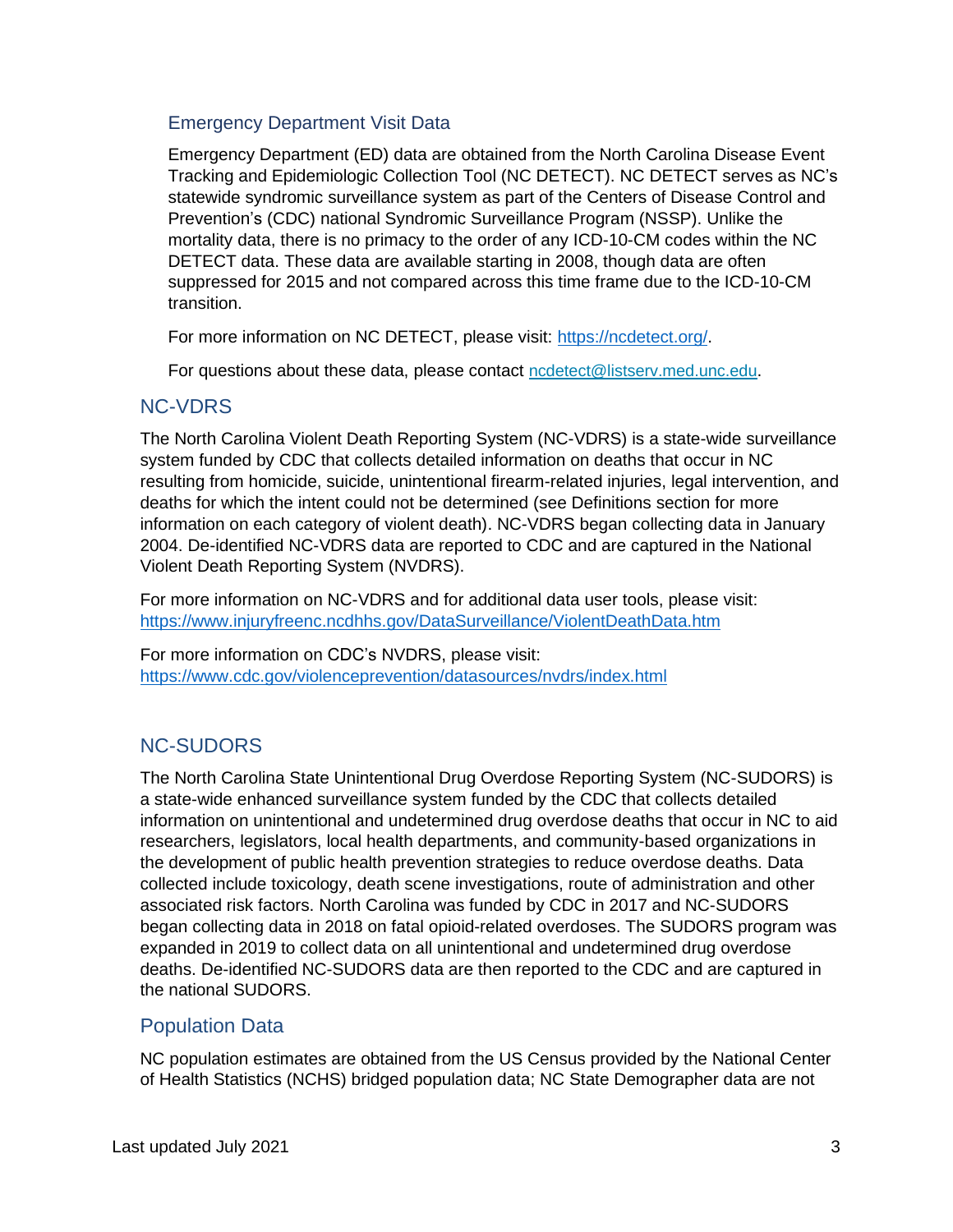used. Population estimates are classified by year, county, race, gender, age, and Hispanic origin to support the calculation of rates.

For more information on NCHS bridged population data, visit: [https://www.cdc.gov/nchs/nvss/bridged\\_race.htm.](https://www.cdc.gov/nchs/nvss/bridged_race.htm)

Population estimates by veteran status are obtained from the US Census American Community Survey, Table S2101: [https://data.census.gov/cedsci/table?q=Veteran&g=0400000US37&tid=ACSST1Y2019.S21](https://data.census.gov/cedsci/table?q=Veteran&g=0400000US37&tid=ACSST1Y2019.S2101&hidePreview=false) [01&hidePreview=false](https://data.census.gov/cedsci/table?q=Veteran&g=0400000US37&tid=ACSST1Y2019.S2101&hidePreview=false)

# <span id="page-3-0"></span>**Definitions**

# <span id="page-3-1"></span>Injury Mechanism and Intent

ICD-10 and ICD-10-CM coded data are organized within frameworks called injury matrices using external cause of injury codes to understand the cause and intent of an injury. The injury mechanism represents the vector that transfers energy to the body to cause an injury, and injury intent describes whether that injury was inflicted purposefully. Injury mechanism can be further described by the sub-cause of injury, which provides more detail around the injury mechanism.

The external cause matrix for ICD-10-CM coded data was created based on Injury Mortality Diagnosis Matrix for data coded in ICD-10 (ICD-10 external cause matrix) as well as the Barell Matrix for data coded within ICD-9-CM through collaboration with the CDC, NCHS, the Council of State and Territorial Epidemiologists (CSTE) and state injury surveillance programs. However, due to differences between the ICD-10 and ICD-10-CM coding structures, the external cause matrices for mortality and morbidity data are not directly comparable. Some specific codes are assigned to different injury mechanism and intent categories between the two matrices. Additional categories are also available within the ICD-10-CM coded data that are not available for death data due to the specificity of the ICD-10-CM codes. Injuries related to adverse effects in healthcare are excluded from the injury matrix for both ICD-10 and ICD-10-CM coded data. Tables 1 and 2 below summarize the overall categories of injury mechanism and intent included within each matrix.

For more information on the development of the external cause matrices, categorization of injuries by mechanism and intent, the Barell Matrix, and specific placement of ICD-10 and ICD-10-CM codes within their respective matrices, visit [https://www.cdc.gov/nchs/injury/injury\\_tools.htm](https://www.cdc.gov/nchs/injury/injury_tools.htm) or [https://www.cdc.gov/nchs/injury/injury\\_matrices.htm.](https://www.cdc.gov/nchs/injury/injury_matrices.htm)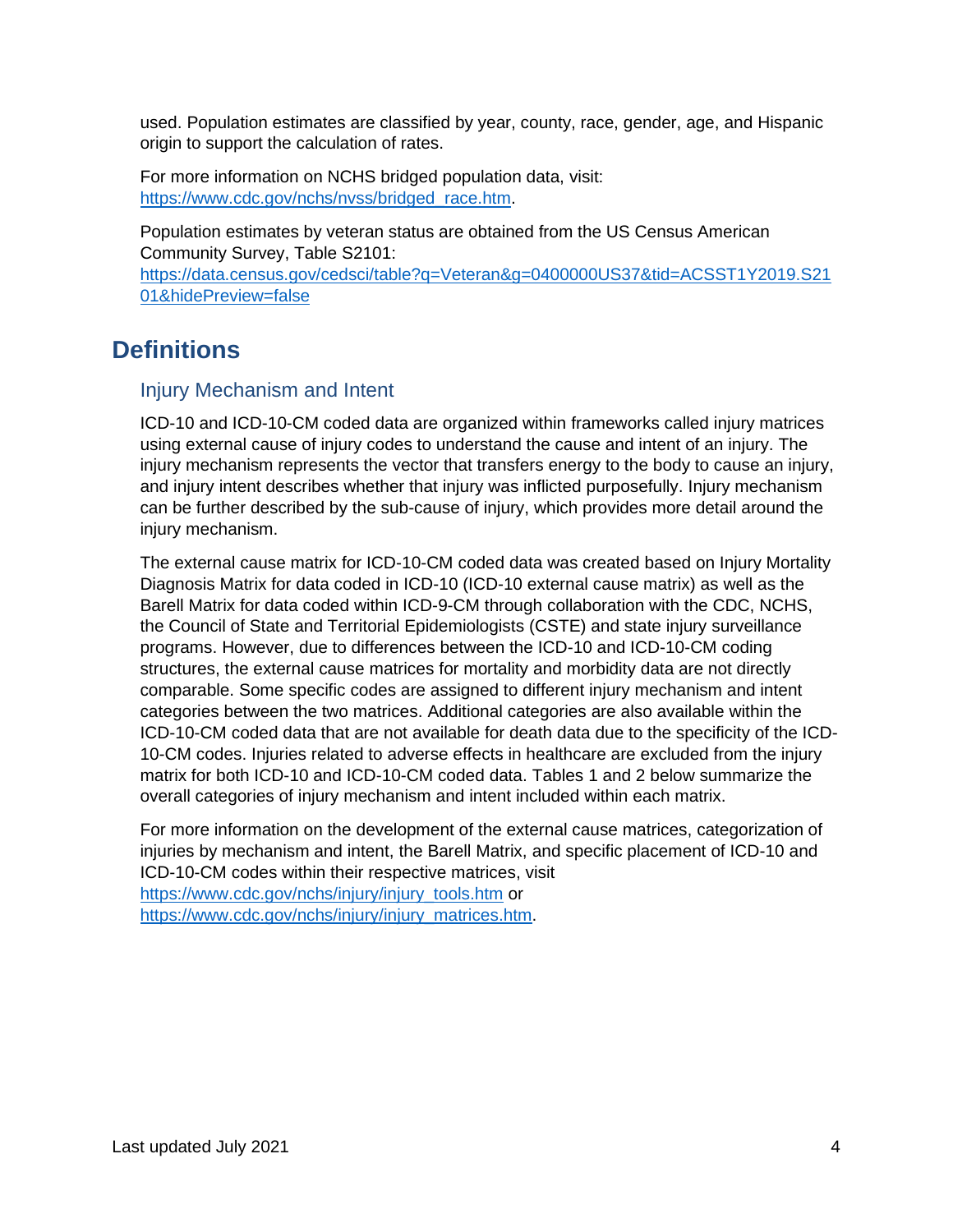# Table 1. Injury Mechanism and Sub-Cause Categories

| <b>Injury Mechanism</b>                        | <b>Sub-cause</b>     |
|------------------------------------------------|----------------------|
| Cut/Pierce                                     |                      |
| Drowning/Submersion                            |                      |
| Fall                                           |                      |
| Fire/Burn                                      | Fire/Flame           |
|                                                | Hot Object/Substance |
| Firearm                                        |                      |
| Machinery                                      |                      |
| Motor Vehicle Non-Traffic*                     |                      |
| Motor Vehicle Traffic (MVT)                    | Motorcyclist         |
|                                                | Occupant             |
|                                                | Other*               |
|                                                | <b>Pedal Cyclist</b> |
|                                                | Pedestrian           |
|                                                | <b>Unspecified</b>   |
| Natural/Environmental                          | Bites/Nonvenomous*   |
|                                                | Bites/Venomous*      |
|                                                | Other*               |
| <b>Other Land Transport</b>                    |                      |
| Other Specified/Classifiable                   | Child/Adult Abuse*   |
|                                                | Foreign Body*        |
|                                                | Other Classifiable*  |
| Other Specified/Not Elsewhere Classified (NEC) |                      |
| <b>Other Transport</b>                         |                      |
| Overexertion                                   |                      |
| Pedal Cyclist Other                            |                      |
| <b>Pedestrian Other</b>                        |                      |
| Poisoning                                      | Drug                 |
|                                                | Nondrug              |
| <b>Struck By/Against</b>                       |                      |
| Suffocation                                    |                      |
| Unspecified                                    |                      |

**\*** Indicates categories unavailable for ICD-10 coded data (death certificate data) For more information on what is included in each category, please visit: [https://www.cdc.gov/injury/wisqars/cost\\_help/mechanism\\_injury.html](https://www.cdc.gov/injury/wisqars/cost_help/mechanism_injury.html)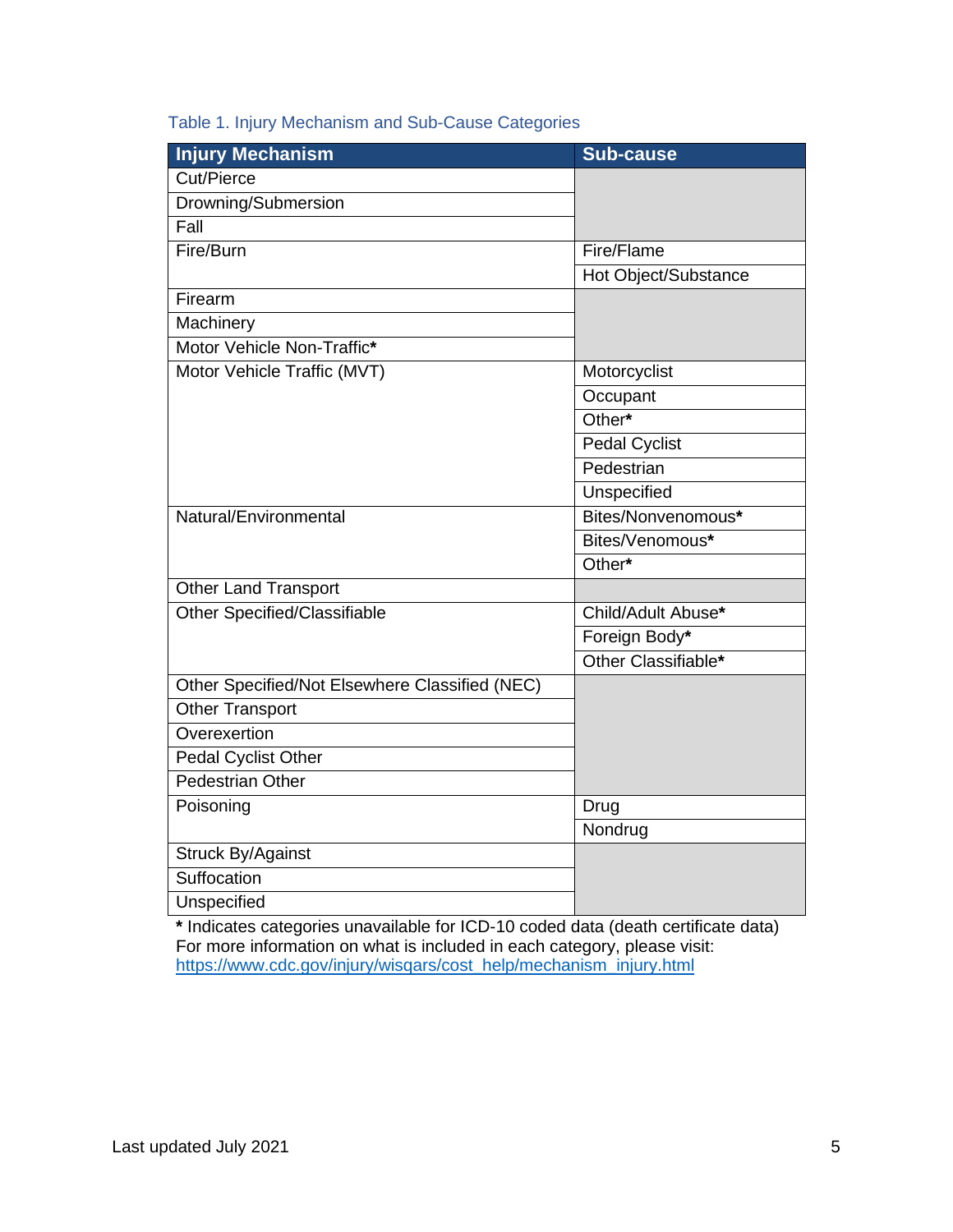#### Table 2. Injury Intent Categories

| <b>Injury Intent</b> | <b>Notes</b>                                                                                                                    |
|----------------------|---------------------------------------------------------------------------------------------------------------------------------|
| Unintentional        | Includes injuries not deliberately inflicted, including those<br>described as an "accident," regardless of whether inflicted by |
|                      | oneself or by another person <sup>1</sup> .                                                                                     |
| Self-Inflicted       | Includes injuries resulting from deliberate self-directed violence,                                                             |
|                      | including records related to attempted suicide, completed                                                                       |
|                      | suicide, and self-harm <sup>1</sup> .                                                                                           |
| Assault              | Includes injuries resulting from acts of violence where physical                                                                |
|                      | force by one or more people is used with the intent of causing                                                                  |
|                      | harm, injury, or death to another person <sup>1</sup> .                                                                         |
| Legal                | Includes injuries caused by police or other law enforcement                                                                     |
| Intervention         | agents in the course of official duties. For deaths, this category                                                              |
|                      | includes state-sanctioned executions <sup>1</sup> . The legal intervention                                                      |
|                      | classification does not speak to the legality surrounding the                                                                   |
|                      | event. Definitions of legal intervention differ slightly for NC-                                                                |
|                      | VDRS, which excludes legal executions, legal assisted suicides,                                                                 |
|                      | and deaths due to acts of war.                                                                                                  |
| Undetermined         | Includes injuries for which the intent of the injury was not                                                                    |
|                      | determined                                                                                                                      |
|                      | <sup>1</sup> CDC WISQARS, https://www.cdc.gov/injury/wisqars/cost_help/intent_injury.html                                       |

# <span id="page-5-0"></span>**Surveillance Methodology**

# <span id="page-5-1"></span>Identifying Injuries

The IVPB has implemented guidance from the NCHS and CDC/CSTE for identifying injuryrelated deaths and classifying injury-related deaths, hospitalizations, and ED visits by mechanism and intent. For more information on the categorization of injuries by mechanism and intent, including ICD-10 and ICD-10-CM matrices with specific codes, visit: [https://www.cdc.gov/nchs/injury/injury\\_tools.htm](https://www.cdc.gov/nchs/injury/injury_tools.htm)

For more information on North Carolina drug overdose surveillance case definitions, visit: [https://www.injuryfreenc.ncdhhs.gov/DataSurveillance/poisoning/SummaryTableforPoisonin](https://www.injuryfreenc.ncdhhs.gov/DataSurveillance/poisoning/SummaryTableforPoisoningDefinitions-13Nov18-FINAL.pdf) [gDefinitions-13Nov18-FINAL.pdf](https://www.injuryfreenc.ncdhhs.gov/DataSurveillance/poisoning/SummaryTableforPoisoningDefinitions-13Nov18-FINAL.pdf)

<span id="page-5-2"></span>Deaths (Death Certificate Data)

Injury-related deaths are limited to records with an ICD-10 code of U01-U03, V01-Y36, Y85-Y87, or Y89 in the primary cause of death field (COD1) and are limited to NC residents. This would include NC residents that die out of state. Injury-related deaths are further categorized by the mechanism and intent of injury using ICD-10 codes in the primary cause of death field. Specific injury categories consider ICD-10 codes listed in any cause of death field and are described further below.

To search for specific ICD-10 codes, visit:<https://icd.who.int/browse10/2019/en>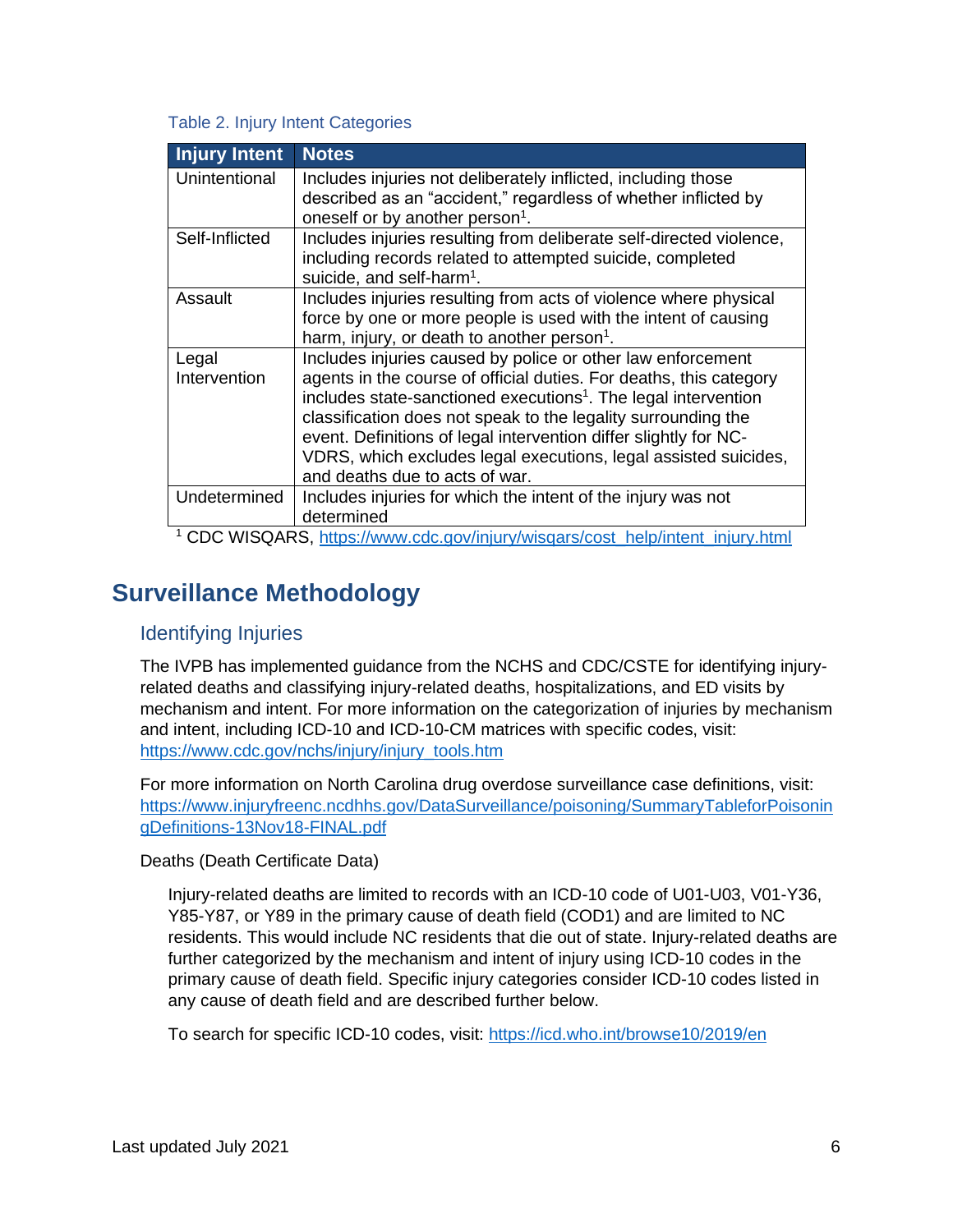#### Medication/Drug Overdose-Related Deaths by Drug Type

For injury deaths related to medication/drug overdose (ICD-10 code of X40-X44, Y10-Y14, X85, or X60-X64 listed as the primary cause of death), all 20 subsequent cause of death fields (not including primary cause of death) are searched for any mention of ICD-10 codes for specific substances. Records with these ICD-10 codes are then categorized as having any opioids, commonly prescribed opioids, methadone, other synthetic narcotics, heroin, cocaine, psychostimulants, benzodiazepines, and antiepileptics, among others. These categories are not mutually exclusive and a death may be represented in multiple categories. For the list of ICD-10 codes included in each category, please see the North Carolina drug overdose surveillance case definitions: [https://www.injuryfreenc.ncdhhs.gov/DataSurveillance/poisoning/SummaryTablef](https://www.injuryfreenc.ncdhhs.gov/DataSurveillance/poisoning/SummaryTableforPoisoningDefinitions-13Nov18-FINAL.pdf) [orPoisoningDefinitions-13Nov18-FINAL.pdf](https://www.injuryfreenc.ncdhhs.gov/DataSurveillance/poisoning/SummaryTableforPoisoningDefinitions-13Nov18-FINAL.pdf)

#### TBI-Related Deaths

For records identified as injury deaths, all 20 subsequent cause of death fields (not including primary cause of death) are searched for the following ICD-10 codes to identify TBI-related injury deaths: S01.0-S01.9, S02.0, S02.1, S02.3, S02.7-S02.9, S04.0, S06.0-S06.9, S07.0, S07.1, S07.8, S07.9, S09.7-S09.9, T01.0, T02.0, T04.0, T06.0, T90.1, T90.2, T90.4, T90.5, T90.8, T90.9.

For information on case definitions for violent deaths using NC-VDRS data, please see the NVDRS Coding Manual at:

<https://www.cdc.gov/violenceprevention/datasources/nvdrs/resources.html>

# <span id="page-6-0"></span>Surveillance using ICD-10-CM Coded Data

The IVPB has chosen to implement adapted versions of the CSTE ICD-10-CM case definitions to identify injury-related hospitalizations and ED visits that do not exclude records that result in death (Table 3). These records are retained in efforts to understand the total number of injury-related hospitalizations and ED visits in the state. For that reason, the data for injury-related deaths, hospitalizations, and ED visits are not mutually exclusive.

The CSTE case definitions for overall injury hospitalizations and ED visits and specific injury indicators by mechanism and intent can be found under the Injury Indicators section of the CSTE ICD-10-CM Injury Surveillance Toolkit: [https://resources.cste.org/Injury-Surveillance-Methods-Toolkit/.](https://resources.cste.org/Injury-Surveillance-Methods-Toolkit/)

For injury case definitions by mechanism and intent, ICD-10-CM coded data are searched to identify any mention of external cause codes (Table 4). Records that have ICD-10-CM external codes for multiple injury mechanisms/intents will be included in the count for each of these respective injury categories but only counted once in the overall number of injury-related hospitalizations or ED visits. Similarly, records that have ICD-10-CM codes for multiple injury sub-causes will be included in the count for each of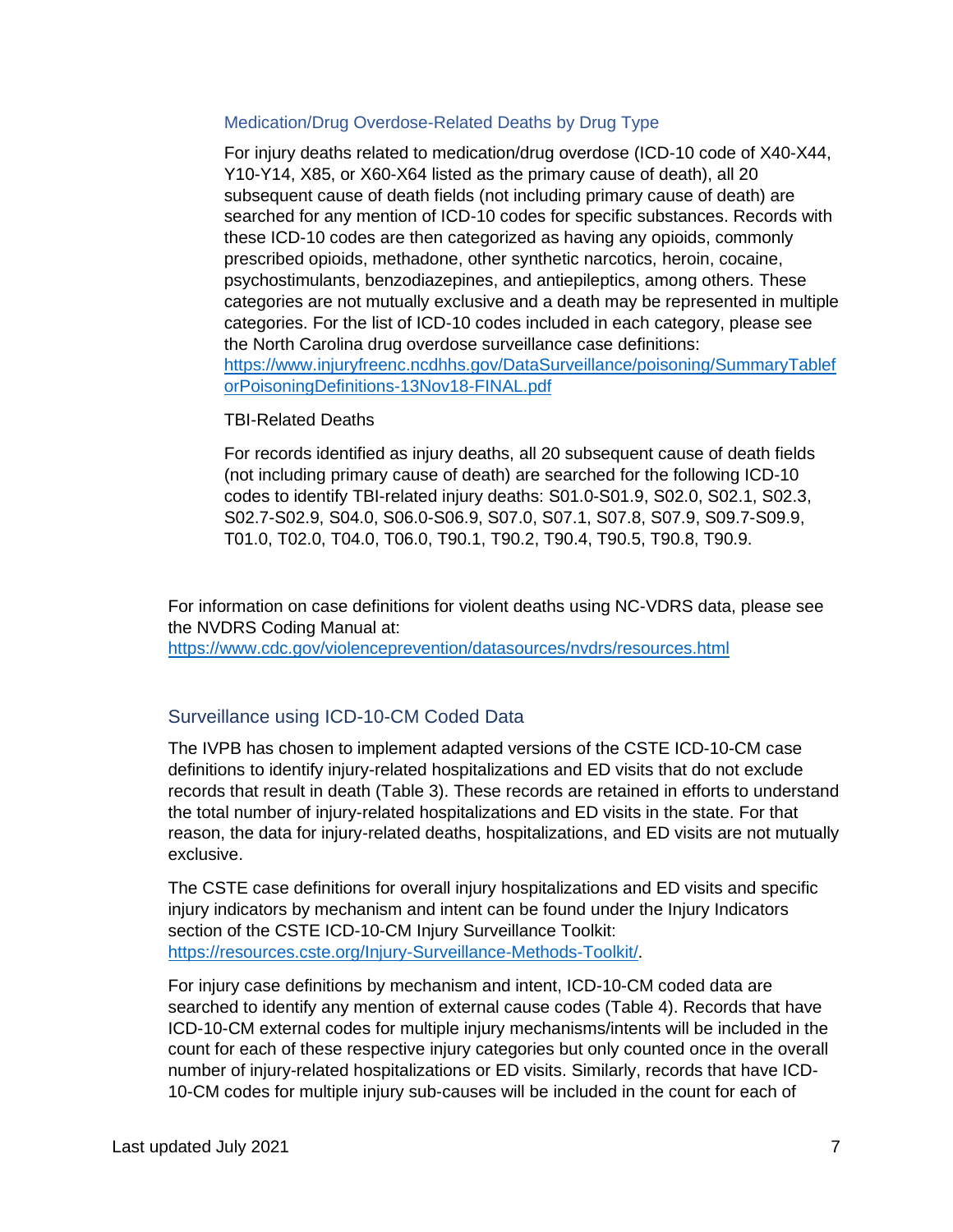these respective sub-cause categories, but only counted once within the injury mechanism category. Prior to 2020, only the first listed injury was counted. An example is provided in Figure 1 to demonstrate how the shift to identifying any mention of an injury has impacted injury surveillance. Data products using ICD-10-CM coded data from 2016 onward have since been updated to identify any mention of an injury.

| <b>Injury Diagnosis Codes*</b>                                                                                                                                            | <b>Description</b>                                                                                                                                                                                  |
|---------------------------------------------------------------------------------------------------------------------------------------------------------------------------|-----------------------------------------------------------------------------------------------------------------------------------------------------------------------------------------------------|
| S00-S99                                                                                                                                                                   | Anatomic Injuries                                                                                                                                                                                   |
| T07-T34                                                                                                                                                                   | Foreign bodies, burns, corrosions,<br>frostbite                                                                                                                                                     |
| T36-T50 with a 6th character of 1, 2, 3, or<br>4 (includes T36.9, T37.9, T39.9, T41.4,<br>T42.7, T43.9, T45.9, T47.9, and T49.9<br>with $5th$ character of 1, 2, 3, or 4) | Poisoning by drugs, medicaments, and<br>biological substances (Includes<br>accidental, intentional self-harm, assault,<br>and underdetermined intents; Excludes<br>adverse effects and underdosing) |
| T51-T65                                                                                                                                                                   | Toxic effects of substances nonmedicinal<br>as to source                                                                                                                                            |
| T66-T76                                                                                                                                                                   | Other and unspecified effects of external<br>causes                                                                                                                                                 |
| T79                                                                                                                                                                       | Certain early complications of trauma, not<br>elsewhere classified                                                                                                                                  |
| O9A.2-O9A.5                                                                                                                                                               | Traumatic injuries and abuse<br>complicating pregnancy, childbirth, and<br>the puerperium                                                                                                           |
| T84.04, M97                                                                                                                                                               | Periprosthetic fracture around internal<br>prosthetic joint (T84.04 was retired and<br>replaced by M97 in the FY2017 version of<br>ICD-10-CM)                                                       |

### Table 3. ICD-10-CM Injury Diagnosis Codes

\* 7th character of A, B, C, or missing (reflects initial encounter, active treatment). T30- T32 do not have a 7 th character. To search for specific ICD-10-CM codes, visit:

<https://icd10cmtool.cdc.gov/?fy=FY2021>

# Table 4. ICD-10-CM External Cause of Injury Codes

| <b>External Cause of Injury Codes*</b> | <b>Description</b>                                                           |
|----------------------------------------|------------------------------------------------------------------------------|
| V00-V99                                | <b>Transport accidents</b>                                                   |
| W00-X58                                | Other external causes of accidental injury                                   |
| X71-X83                                | Intentional self-harm                                                        |
| X92-Y09                                | Assault                                                                      |
| Y21-Y33                                | Event of undetermined intent                                                 |
| Y35-Y38                                | Legal intervention, operations of war,<br>military operations, and terrorism |

\* 7th character of A, B, C, or missing (reflects initial encounter, active treatment). T30- T32 do not have a 7th character.

\*\* T84.04 was retired and replaced by M97 in the FY2017 version of ICD-10-CM which went into effect on Oct 1, 2016.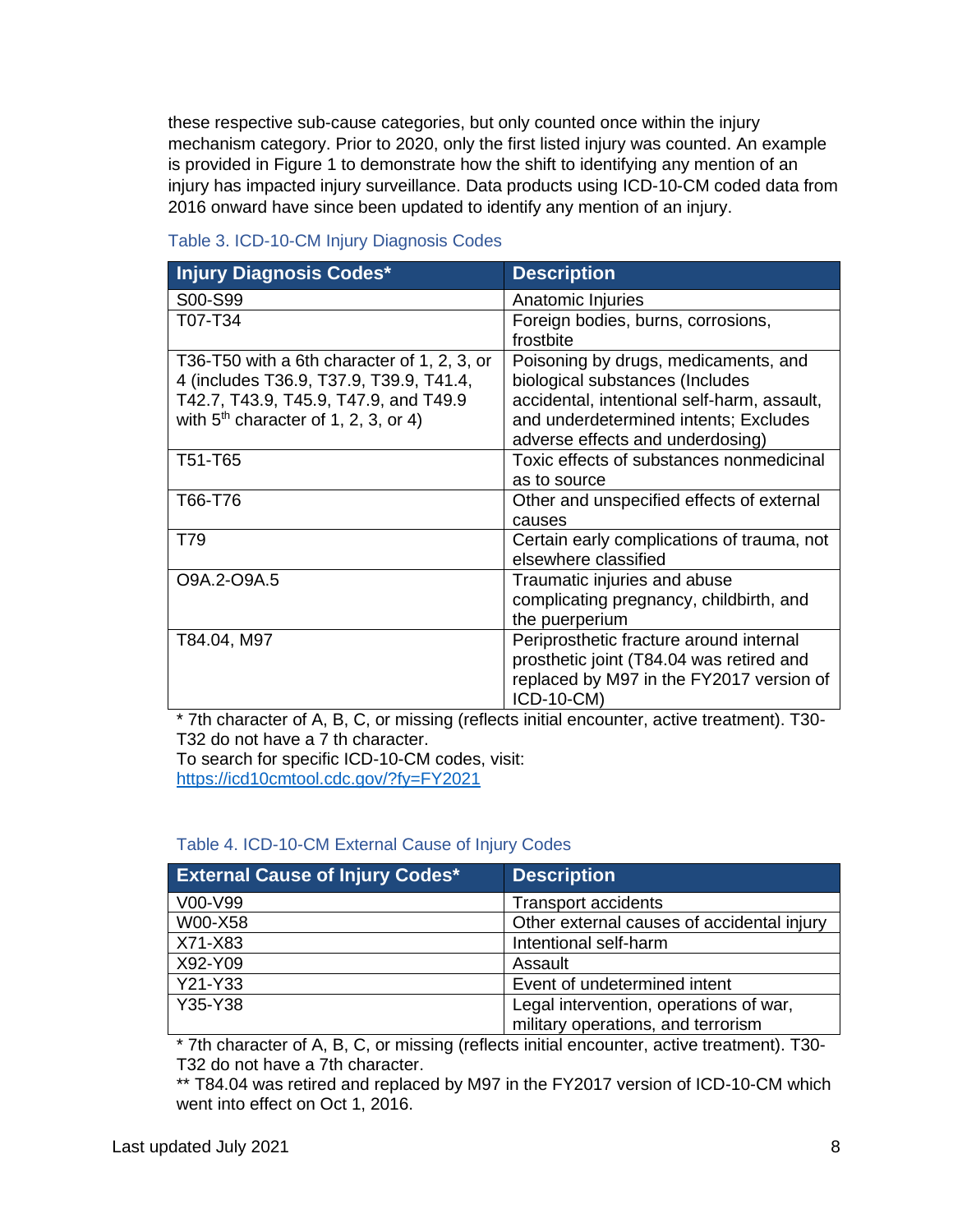| <b>Example ED Record:</b>                                                                                                                                                                                  |                                     |                                 |                 |                            |  |  |
|------------------------------------------------------------------------------------------------------------------------------------------------------------------------------------------------------------|-------------------------------------|---------------------------------|-----------------|----------------------------|--|--|
| PatientID                                                                                                                                                                                                  | DX1                                 | DX <sub>2</sub>                 | DX <sub>3</sub> | DX4                        |  |  |
| XXXXXXXXXX                                                                                                                                                                                                 | <b>Unspecified</b><br><b>Injury</b> | Unintentional<br>Fire/Burn Code | Asthma          | Unintentional<br>Poisoning |  |  |
| <b>Old Method</b><br><b>New Method</b><br>One injury ED visit, three injuries:<br>One injury ED visit, one injury:<br>•Unspecified Injury<br>•Unspecified Injury<br>•Fire/Burn<br>•Unintentional Poisoning |                                     |                                 |                 |                            |  |  |

#### Figure 1: Example of the Shift to Identify Any Mention of an Injury

#### **Hospitalizations**

Injury-related hospitalizations are limited to records among NC residents with any of the ICD-10-CM diagnostic codes listed in the principal diagnosis field. Unlike the CSTE injury case definitions, records resulting in death are retained in the data. Veterans Affairs (VA) and other federal hospitals, rehabilitation centers, and psychiatric hospitals are excluded. The list of facilities excluded may change over time. For a comprehensive list of excluded facilities please contact the IVPB.

CSTE injury-related hospitalization definition: [https://resources.cste.org/ICD-10-](https://resources.cste.org/ICD-10-CM/Gen%20Injury%20Indicators/Nonfatal%20Hospitalizations%20for%20All%20Injuries.pdf) [CM/Gen%20Injury%20Indicators/Nonfatal%20Hospitalizations%20for%20All%20](https://resources.cste.org/ICD-10-CM/Gen%20Injury%20Indicators/Nonfatal%20Hospitalizations%20for%20All%20Injuries.pdf) [Injuries.pdf](https://resources.cste.org/ICD-10-CM/Gen%20Injury%20Indicators/Nonfatal%20Hospitalizations%20for%20All%20Injuries.pdf)

Injury-related hospitalizations are further categorized by the mechanism and intent of injury by searching for any mention of the ICD-10-CM external cause of injury codes in any diagnosis field. The HDD typically contain over 90 diagnosis fields; however, the exact number may vary year to year.

#### ED Visits

Injury-related ED visits are limited to records among NC residents with any mention of the ICD-10-CM diagnostic codes or ICD-10-CM external cause of injury codes in any diagnosis field. Unlike the CSTE injury case definitions, records resulting in death are retained in the data. VA and other federal hospitals, rehabilitation centers, and psychiatric hospitals are excluded. This includes the same list of facilities identified in the Hospitalizations section above.

CSTE injury-related ED visit definition: [https://resources.cste.org/ICD-10-](https://resources.cste.org/ICD-10-CM/Gen%20Injury%20Indicators/Nonfatal%20Emergency%20Department%20Visits%20for%20All%20Injuries.pdf) [CM/Gen%20Injury%20Indicators/Nonfatal%20Emergency%20Department%20Vi](https://resources.cste.org/ICD-10-CM/Gen%20Injury%20Indicators/Nonfatal%20Emergency%20Department%20Visits%20for%20All%20Injuries.pdf) [sits%20for%20All%20Injuries.pdf](https://resources.cste.org/ICD-10-CM/Gen%20Injury%20Indicators/Nonfatal%20Emergency%20Department%20Visits%20for%20All%20Injuries.pdf)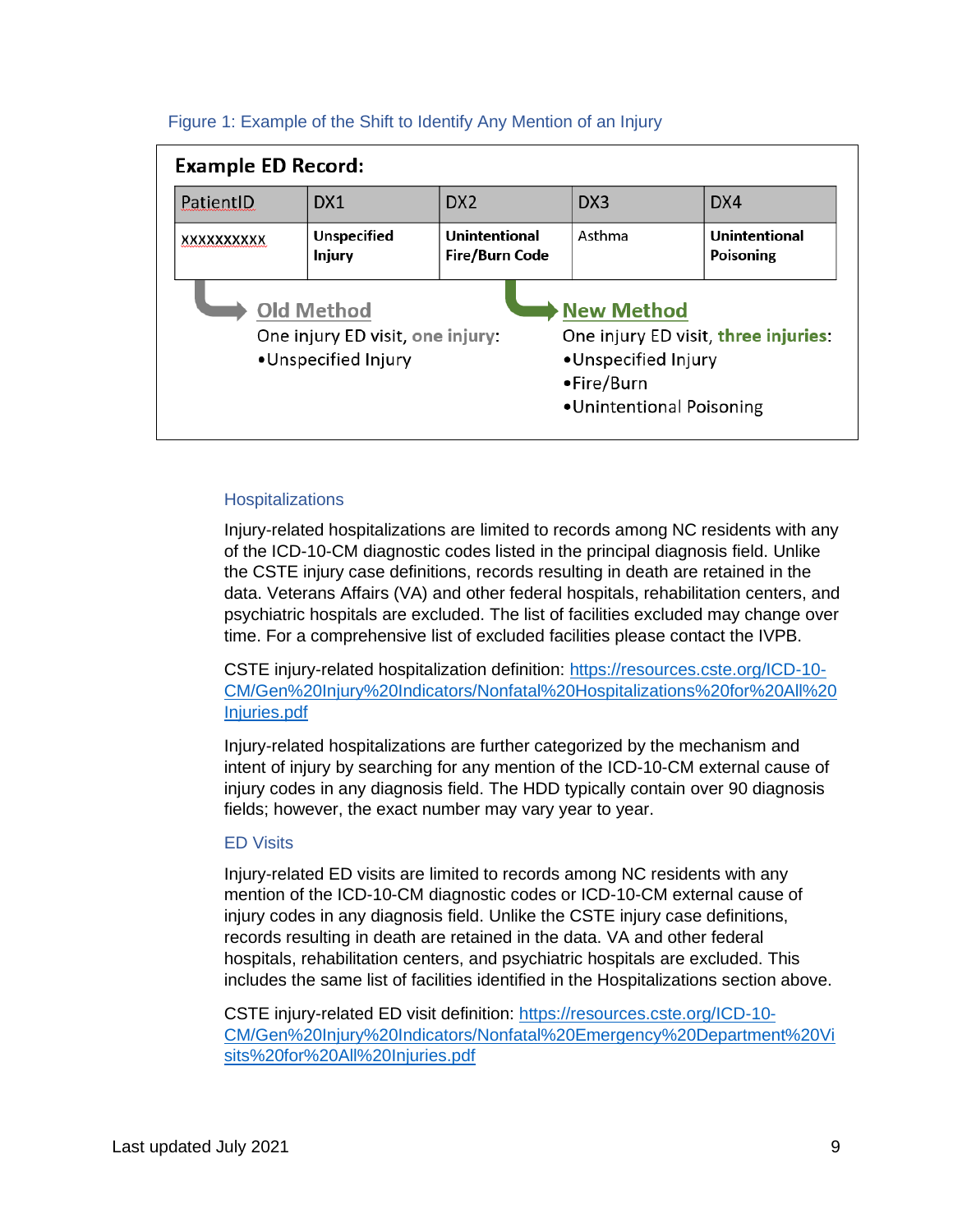Injury-related ED visits are further categorized by the mechanism and intent of injury by searching for any mention of the ICD-10-CM external cause of injury codes in any diagnosis field. There are 37 diagnosis fields available within the NC DETECT data.

#### <span id="page-9-0"></span>Differences in IVPB Figures and Other Data Sources

There may be slight variations between the figures produced by IVPB and those produced by the NC SCHS, NC Office of the Chief Medical Examiner (OCME), the CDC and other agencies. Many of these differences, particularly between IVPB and CDC, are due to variations in data finalization procedures. These differences are also due in part to variations in the case definitions used to identify and classify injuries. As previously mentioned, IVPB does not exclude injury ED visits or hospitalizations that result in death as is outlined in the CDC/CSTE case definitions for these data sources, which may include injuries excluded by other jurisdictions and/or CDC. Additionally, IVPB most frequently categorizes injuries based on the residence of the individual injured rather than the geographic location of the injury to support the calculation of rates (NC-VDRS county-specific factsheets are an exception; these products identify violent deaths based on injury occurrence rather than victim residence). This therefore includes individuals who are injured outside of NC that have a NC residence and excludes injuries that occur in NC among non-residents. Other agencies may produce injury figures based on injury location rather than residence.

# <span id="page-9-2"></span><span id="page-9-1"></span>Rate Calculations and Data Suppression

# Crude Rate Calculations

NC SCHS defines a rate as number computed as (A/B) x C, where A (the numerator) is the number of observed events within the population within a given time period, B (the denominator) is the size of the population at risk, and C is the unit of measure by which the rate is expressed [\(https://schs.dph.ncdhhs.gov/data/glossary.htm\)](https://schs.dph.ncdhhs.gov/data/glossary.htm).

Crude (unadjusted) rates are calculated within IVPB surveillance documents for overall and specific injury-related deaths, hospitalizations, and ED visits per 100,000 population. Rates are typically calculated over one calendar year or a five-year period.

Additional age-adjusted rates are calculated annually for the CDC State Injury Indicator reports and as needed for reports or data requests using the direct method and the standard 2000 US population. Crude age-specific rates are calculated across 10 to 13 standard age groups (<1, 1-4, 5-9, 10-14, 15-19, 20-24, 25-34, 35-44, 45-54, 55-64, 65- 74, 75-84, and 85+ years) for the population of interest. The proportion of the standard population for the corresponding age group is multiplied against the crude age-specific rate to produce the age-adjusted rate, or the expected rate for the population of interest if it were to have the same age distribution as the standard population [\(https://schs.dph.ncdhhs.gov/SCHS/pdf/primer13.pdf\)](https://schs.dph.ncdhhs.gov/SCHS/pdf/primer13.pdf).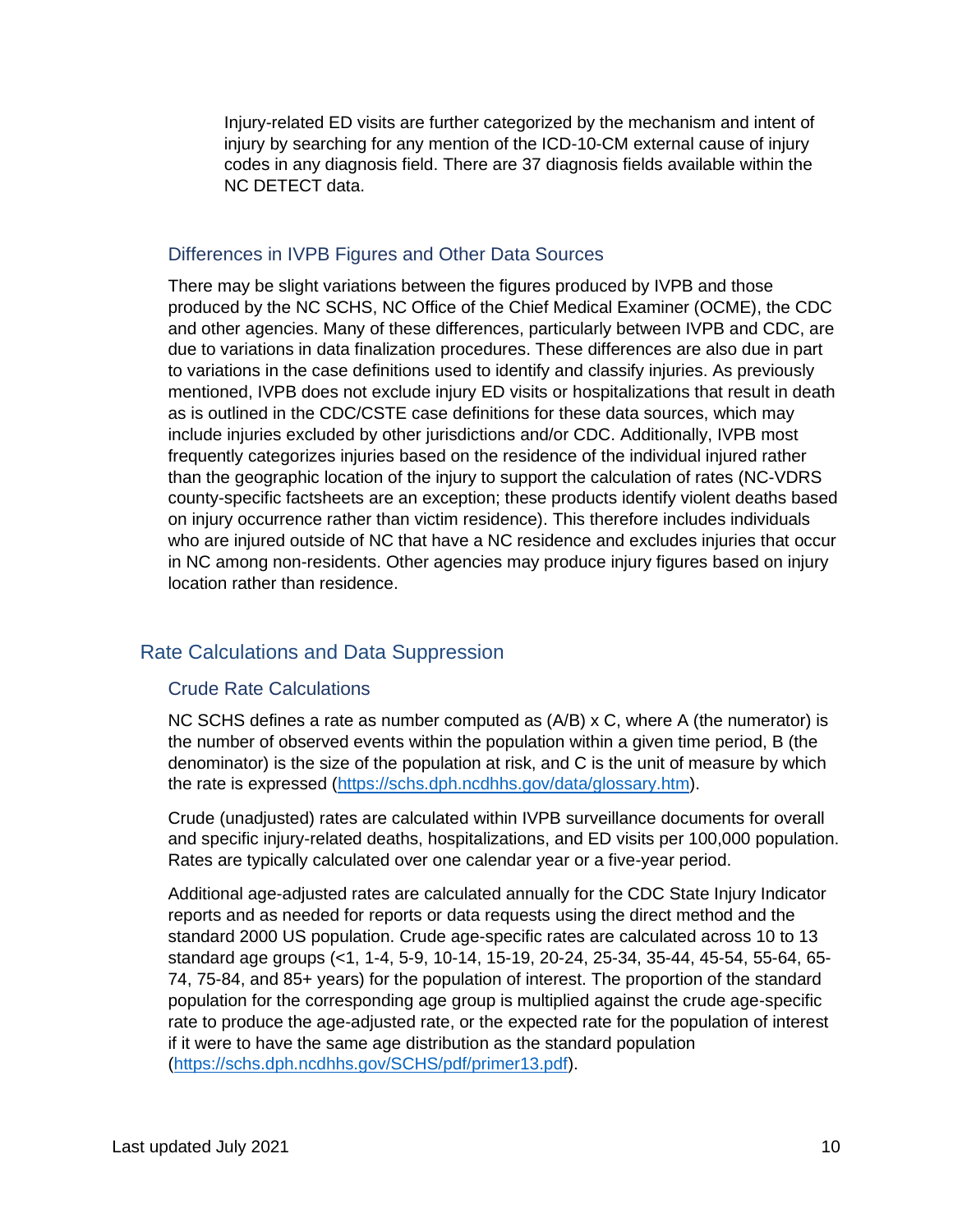#### <span id="page-10-0"></span>Data suppression

Vital statistics data, including death certificate data, are publicly available in North Carolina, therefore even small counts of injury-related deaths are not suppressed in data dissemination materials produced by IVPB.

For injury-related ED visits, IVPB follows the suppression guidelines outlined by NC DETECT, [https://ncdetect.org/2018/06/sharing-nc-detect-data-with-non-nc-detect-users/.](https://ncdetect.org/2018/06/sharing-nc-detect-data-with-non-nc-detect-users/) Data are suppressed when the number of observed events is greater than zero and fewer than five, and 1) data are for a county or region for a period of under one year and there are fewer than 500 ED visits in that geographic area, or 2) when data are stratified by demographic group for any time period and there are fewer than 500 ED visits among that stratified group.

The same suppression practices are followed for injury-related hospitalizations as outlined for injury-related ED visits.

Rates are not calculated for any data when the number of observed events is fewer than five. Rates calculated when the number of observed events is between five and nine should be interpreted with caution.

# <span id="page-10-1"></span>Categorization of Demographic Variables

### <span id="page-10-2"></span>Race/Ethnicity

"Race is considered a "marker" for certain health problems. Race or ethnicity per se does not cause a particular health problem or status. It is likely that factors such as income, education, access to health care, stress and racism are among the major causes of the poorer health of minorities on many health measures, compared to whites. Few sources of health data record these types of health information, though most do have information on race and/or ethnicity. Showing data by race can identify specific areas of disparities and can help target resources and interventions to populations most in need" (NC SCHS, [https://schs.dph.ncdhhs.gov/data/minority.cfm\)](https://schs.dph.ncdhhs.gov/data/minority.cfm).

Race and ethnicity information is available for different time periods within each of the datasets used for surveillance. These data are available for all years of death certificate data but are only available in the HDD starting in 2014. Data were not available in the ED data until 2016, however the information was not complete for all facilities in that year; therefore, ED data on race/ethnicity is only to be used for 2017 onward in most situations.

Each data source described in this document reports race and ethnicity as separate fields. For injury surveillance, race and ethnicity fields are combined into one race/ethnicity field with mutually exclusive categories for Hispanic, non-Hispanic (NH) white, NH Black, NH American Indian/Native American (AI/NA), NH Asian (including Hawaiian and Pacific Islander), other, as well as unknown and missing race/ethnicity. Individuals of any racial group with a Hispanic ethnicity are captured within the Hispanic race/ethnicity category.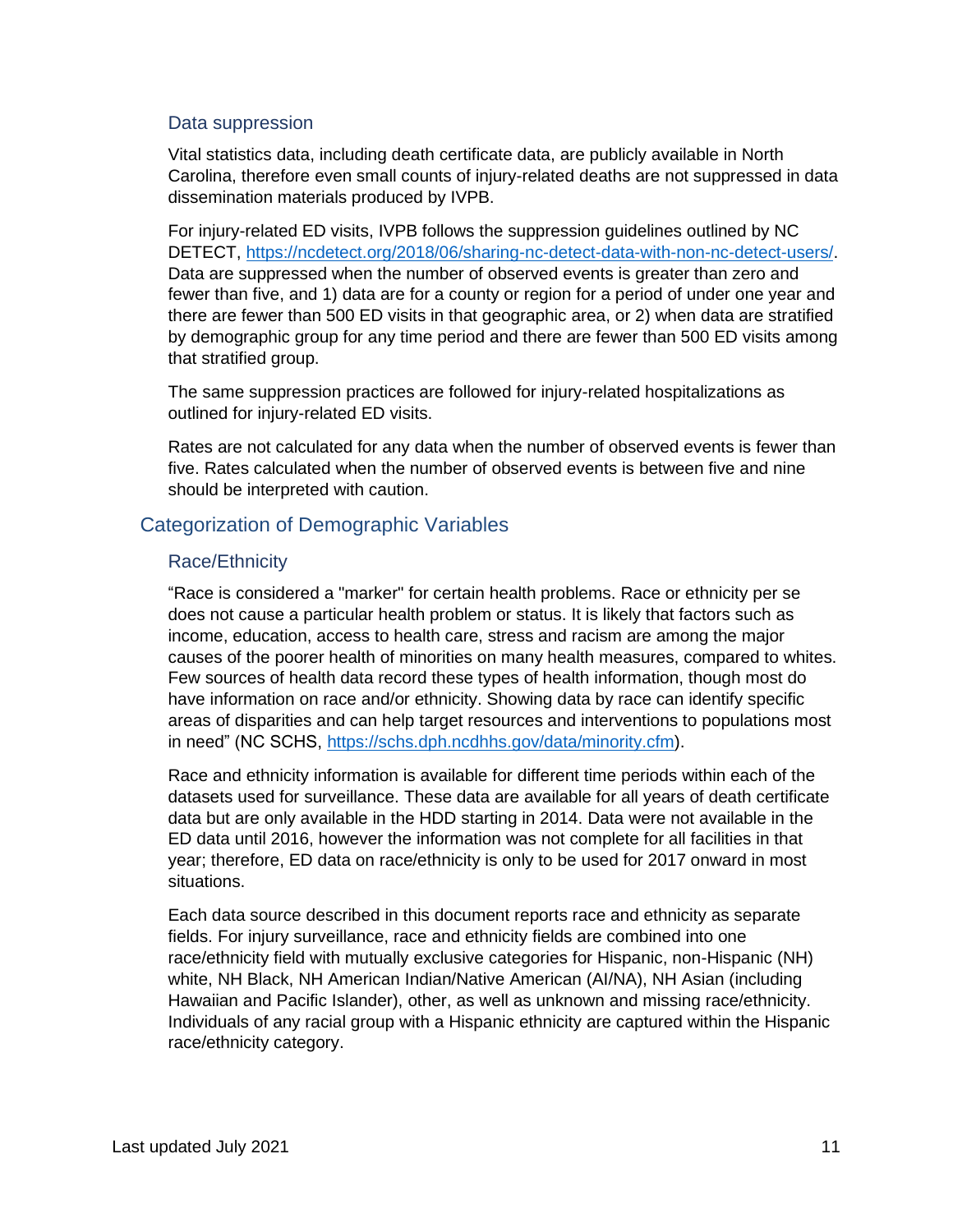Within the HDD and NC DETECT ED visit data, race is obtained as a single field with mutually exclusive categories. In the ED visit data, multiple races are collected but only the first listed race is reported to NC DETECT and available for injury surveillance.

Death certificate and NC-VDRS data provide a single dichotomous field for each racial group and for ethnicity, allowing for a single person to be identified within multiple racial/ethnic groups. To facilitate comparison across data systems, these categories have been condensed to capture each person within one of the racial/ethnic group described above. This process was updated in July 2021 to also categorize individuals of multiple races. Previously, individuals only fell into one of the NH race categories if that was the only race specified in the record; anyone who was NH with multiple racial groups endorsed were captured in the other category. As of July 2021, race is prioritized for underrepresented groups by first classifying NH AI/AN, then NH Asian, NH Black, and finally NH white, in efforts to identify as many individuals as possible within these groups. For example, an individual that is both NH AI/AN and NH white would be captured in the NH AI/AN category and an individual that is NH Black and NH white would be captured as NH Black. Individuals with documented information on race/ethnicity that do not fit in the above mentioned racial/ethnic groups are categorized as other. Data for all available years have been reprocessed to group race/ethnicity in this way. Therefore, race/ethnicity data shared in factsheets, reports, dashboards, or in data requests produced prior to July 2021 may vary from data by race/ethnicity in materials produced using these data sources after this change was implemented.

# <span id="page-11-0"></span>Age

For injury-related deaths and ED visits, age is calculated based on the date of birth and date of injury event (date of death or ED arrival date) and rounded down to the whole integer, accounting for leap years. For injury-related hospitalizations, the patient age provided within the hospital discharge record is used. Age is then categorized into age groups for comparison. Regularly used age groups include are described in Table 5 below.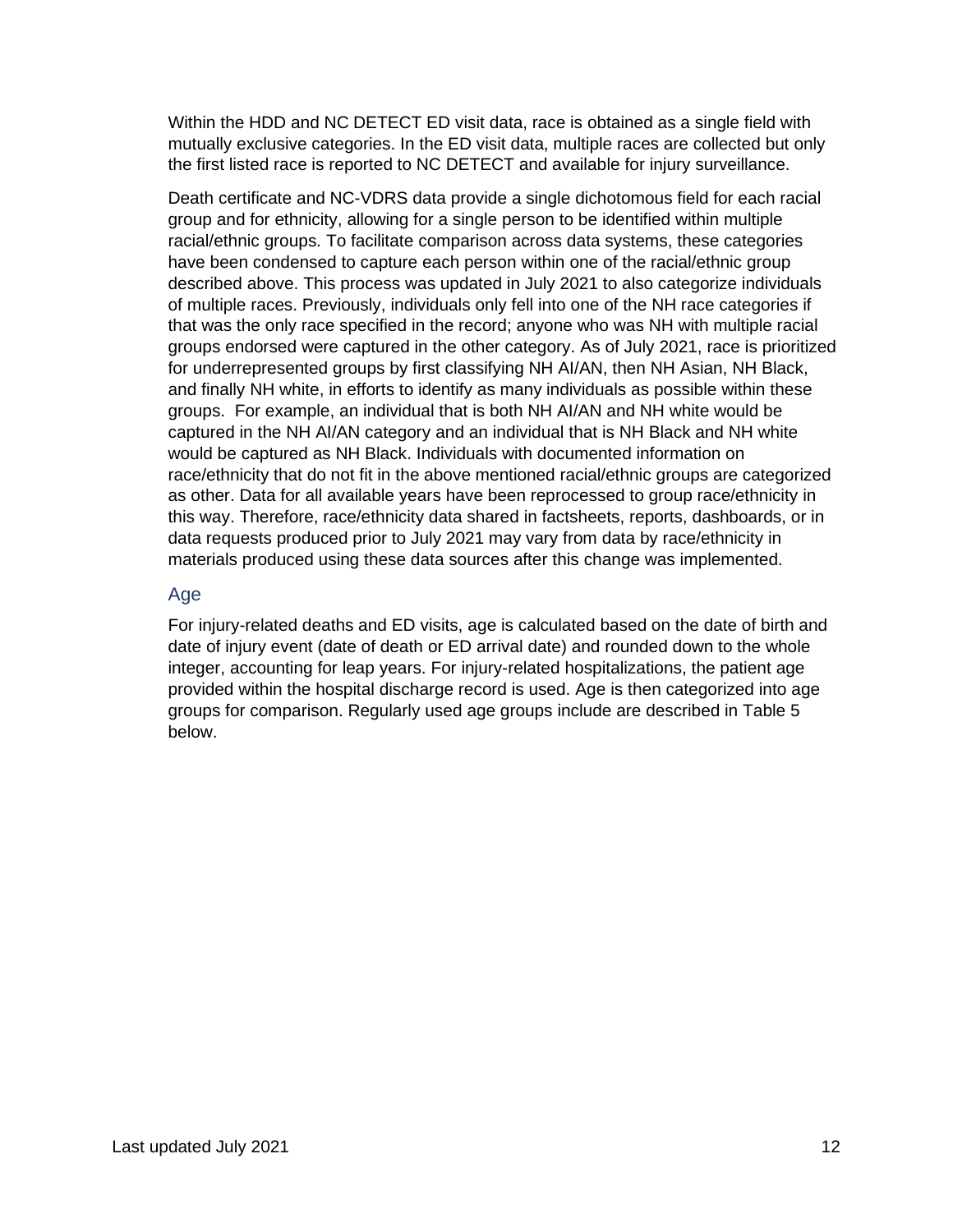|  | Table 5. Commonly Used Age Groups |  |  |
|--|-----------------------------------|--|--|
|--|-----------------------------------|--|--|

| 5 and 10-<br>year<br><b>increments</b> | 5-year<br><b>increments</b> | <b>Condensed</b><br>age group | <b>Subsets by age group</b> |                 |  |
|----------------------------------------|-----------------------------|-------------------------------|-----------------------------|-----------------|--|
| Less than 1                            | $0 - 4$                     | Less than 20                  | <b>Children</b>             | Less than 1     |  |
| $1 - 4$                                |                             |                               |                             | $1 - 4$         |  |
| $5-9$                                  | $5-9$                       |                               |                             | $5-9$           |  |
| $10 - 14$                              | $10 - 14$                   |                               |                             | $10 - 14$       |  |
| 15-19                                  | 15-19                       |                               |                             | $15 - 17$       |  |
| $20 - 24$                              | $20 - 24$                   | $20 - 24$                     |                             | or 0-17         |  |
| 25-34                                  | 25-29                       | 25-34                         |                             |                 |  |
|                                        | 30-34                       |                               |                             |                 |  |
| 35-44                                  | 35-39                       | 35-44                         | <b>School-Aged</b>          | $10 - 14$       |  |
|                                        | 40-44                       |                               |                             | $15 - 18$       |  |
| 45-54                                  | 45-49                       | 45-54                         |                             | or 10-18        |  |
|                                        | 50-54                       |                               |                             |                 |  |
| 55-64                                  | 55-59                       | 55-64                         |                             |                 |  |
|                                        | 60-64                       |                               |                             |                 |  |
| 65-74                                  | 65-69                       | 65 and older                  | <b>Older adults</b>         | 65-74           |  |
|                                        | 70-74                       |                               |                             | 75-84           |  |
| 75-84                                  | 75-79                       |                               |                             | 85 and older    |  |
|                                        | 80-84                       |                               |                             | 65-74           |  |
| 85 and older                           | 85 and older                |                               |                             | or 65 and older |  |

#### <span id="page-12-0"></span>Sex

Sex is categorized across all datasets as female, male, unknown, and missing. Sex within death certificate data represent the individual's sex at birth, whereas sex within the hospital discharge and ED visit data represent the individual's gender.

An additional variable is available within NC-VDRS and NC-SUDORS to capture if a victim self-identifies as transgender or a friend/family member reports that the victim selfidentified as transgender. However, this is not typically endorsed due to the completeness of this information in records available for abstraction.

# <span id="page-12-1"></span>Urban/Rural Classification

There are multiple ways to classify the rurality or urbanization of geographic areas within the state. Traditionally, IVPB has applied the US Census classification of counties as mostly urban, mostly rural, or completely rural, collapsing mostly and completely rural into a single category for rural counties. The CDC definition of metropolitan (Large central, large fringe, medium, and small metro) and non-metropolitan (micropolitan and non-core) is also available to classify counties. These definitions differ slightly from those used by the NC Office of Rural Health (ORH). The Office of Budget and Management designates counties within five categories for metropolitan/micropolitan statistical areas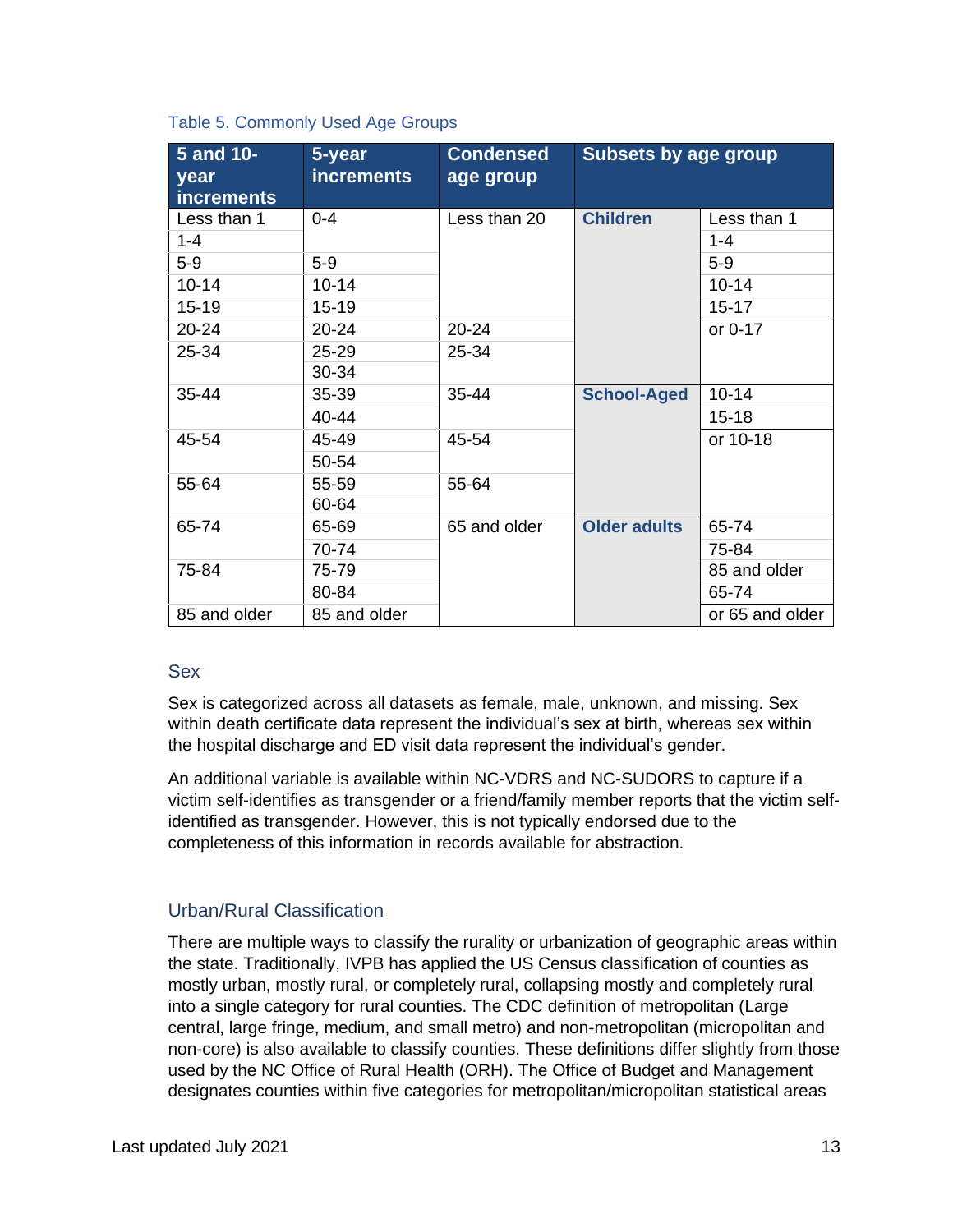and as central or outlying to a core based statistical areas (CBSA) that the ORH then condensed to a definition for urban and rural, where only those counties categorized as metropolitan statistical areas central to a CBSA are considered urban [\(https://files.nc.gov/ncdhhs/Metro%20Micropolitan%20Counties%20%2812DEC16%29.p](https://files.nc.gov/ncdhhs/Metro%20Micropolitan%20Counties%20%2812DEC16%29.pdf) [df\)](https://files.nc.gov/ncdhhs/Metro%20Micropolitan%20Counties%20%2812DEC16%29.pdf). Tables 5a-5c below identify which counties fall within each group.

As the distribution of urbanization can vary within a given county, IVPB is exploring using smaller geographic areas such as census tracts to classify injury outcomes within urban and rural settings.

| <b>US Census Mostly Urban/Rural Classification</b> |             |                     |               |                         |  |
|----------------------------------------------------|-------------|---------------------|---------------|-------------------------|--|
| <b>Urban</b><br><b>Rural</b>                       |             |                     |               |                         |  |
| <b>Mostly Urban</b>                                |             | <b>Mostly Rural</b> |               | <b>Completely Rural</b> |  |
| Alamance                                           | Hoke        | Alexander           | Macon         | Alleghany               |  |
| <b>Brunswick</b>                                   | Iredell     | Anson               | Madison       | Cherokee                |  |
| <b>Buncombe</b>                                    | Lee         | Ashe                | Martin        | Clay                    |  |
| <b>Burke</b>                                       | Lenoir      | Avery               | McDowell      | Gates                   |  |
| Cabarrus                                           | Mecklenburg | <b>Beaufort</b>     | Mitchell      | Graham                  |  |
| Caldwell                                           | Nash        | <b>Bertie</b>       | Montgomery    | Greene                  |  |
| Carteret                                           | New Hanover | <b>Bladen</b>       | Moore         | Hyde                    |  |
| Catawba                                            | Onslow      | Camden              | Northampton   | Jones                   |  |
| Craven                                             | Orange      | Caswell             | Pender        | Pamlico                 |  |
| Cumberland                                         | Pasquotank  | Chatham             | Person        | Perquimans              |  |
| Dare                                               | Pitt        | Chowan              | Polk          | Swain                   |  |
| Davidson                                           | Richmond    | Cleveland           | Randolph      | <b>Tyrrell</b>          |  |
| Durham                                             | Rowan       | Columbus            | Robeson       | Warren                  |  |
| Edgecombe                                          | Scotland    | Currituck           | Rockingham    | Yancey                  |  |
| Forsyth                                            | Union       | Davie               | Rutherford    |                         |  |
| Gaston                                             | Wake        | Duplin              | Sampson       |                         |  |
| Guilford                                           | Wayne       | <b>Franklin</b>     | Stanly        |                         |  |
| Henderson                                          | Wilson      | Granville           | <b>Stokes</b> |                         |  |
|                                                    |             | Halifax             | Surry         |                         |  |
|                                                    |             | Harnett             | Transylvania  |                         |  |
|                                                    |             | Haywood             | Vance         |                         |  |
|                                                    |             | Hertford            | Washington    |                         |  |
|                                                    |             | Jackson             | Watauga       |                         |  |
|                                                    |             | Johnston            | <b>Wilkes</b> |                         |  |
|                                                    |             | Lincoln             | Yadkin        |                         |  |

### Table 5a. US Census Definition for Rurality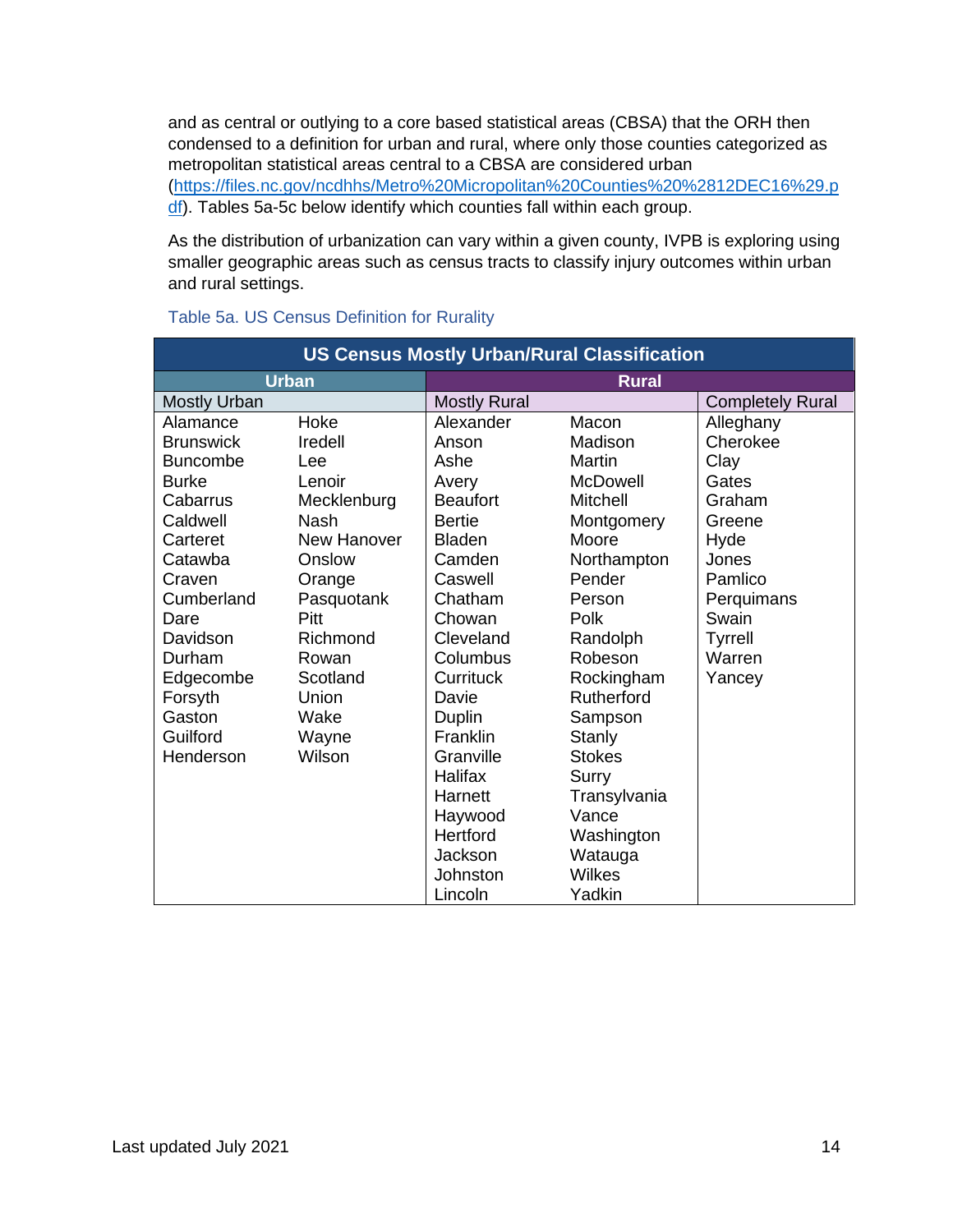# Table 5b. CDC Definition for Rurality

| <b>CDC Metro/Non-Metro Classification</b> |                                                                                                                 |                                                                                                                                                                                                                                                                                                                     |                                                                                               |                                                                                                                                                                                                                                                                                                                                                              |                                                                                                                                                                                                                                                                                                |  |
|-------------------------------------------|-----------------------------------------------------------------------------------------------------------------|---------------------------------------------------------------------------------------------------------------------------------------------------------------------------------------------------------------------------------------------------------------------------------------------------------------------|-----------------------------------------------------------------------------------------------|--------------------------------------------------------------------------------------------------------------------------------------------------------------------------------------------------------------------------------------------------------------------------------------------------------------------------------------------------------------|------------------------------------------------------------------------------------------------------------------------------------------------------------------------------------------------------------------------------------------------------------------------------------------------|--|
| <b>Metropolitan</b>                       |                                                                                                                 |                                                                                                                                                                                                                                                                                                                     |                                                                                               |                                                                                                                                                                                                                                                                                                                                                              | <b>Non-Metropolitan</b>                                                                                                                                                                                                                                                                        |  |
| Large<br>Central<br>Metro                 | Large<br>Fringe<br>Metro                                                                                        | Medium<br>Metro                                                                                                                                                                                                                                                                                                     | <b>Small Metro</b>                                                                            | Micropolitan                                                                                                                                                                                                                                                                                                                                                 | Non-core                                                                                                                                                                                                                                                                                       |  |
| Mecklenburg<br>Wake                       | Cabarrus<br>Currituck<br>Franklin<br>Gaston<br>Gates<br>Iredell<br><b>Johnston</b><br>Lincoln<br>Rowan<br>Union | Alexander<br><b>Brunswick</b><br><b>Buncombe</b><br><b>Burke</b><br>Caldwell<br>Catawba<br>Chatham<br>Cumberland<br>Davidson<br>Davie<br>Durham<br>Forsyth<br>Guilford<br>Haywood<br>Henderson<br>Hoke<br>Madison<br>New Hanover<br>Orange<br>Pender<br>Person<br>Randolph<br>Rockingham<br><b>Stokes</b><br>Yadkin | Alamance<br>Craven<br>Edgecombe<br>Jones<br><b>Nash</b><br>Onslow<br>Pamlico<br>Pitt<br>Wayne | <b>Beaufort</b><br>Camden<br>Carteret<br>Cleveland<br>Dare<br>Granville<br>Halifax<br>Harnett<br>Jackson<br>Lee<br>Lenoir<br><b>McDowell</b><br>Moore<br>Northampton<br>Pasquotank<br>Perquimans<br>Richmond<br>Robeson<br><b>Rutherford</b><br>Scotland<br>Stanly<br>Surry<br>Transylvania<br><b>Tyrrell</b><br>Vance<br>Watauga<br><b>Wilkes</b><br>Wilson | Alleghany<br>Anson<br>Ashe<br>Avery<br><b>Bertie</b><br><b>Bladen</b><br>Caswell<br>Cherokee<br>Chowan<br>Clay<br>Columbus<br><b>Duplin</b><br>Graham<br>Greene<br>Hertford<br>Hyde<br>Macon<br>Martin<br>Mitchell<br>Montgomery<br>Polk<br>Sampson<br>Swain<br>Warren<br>Washington<br>Yancey |  |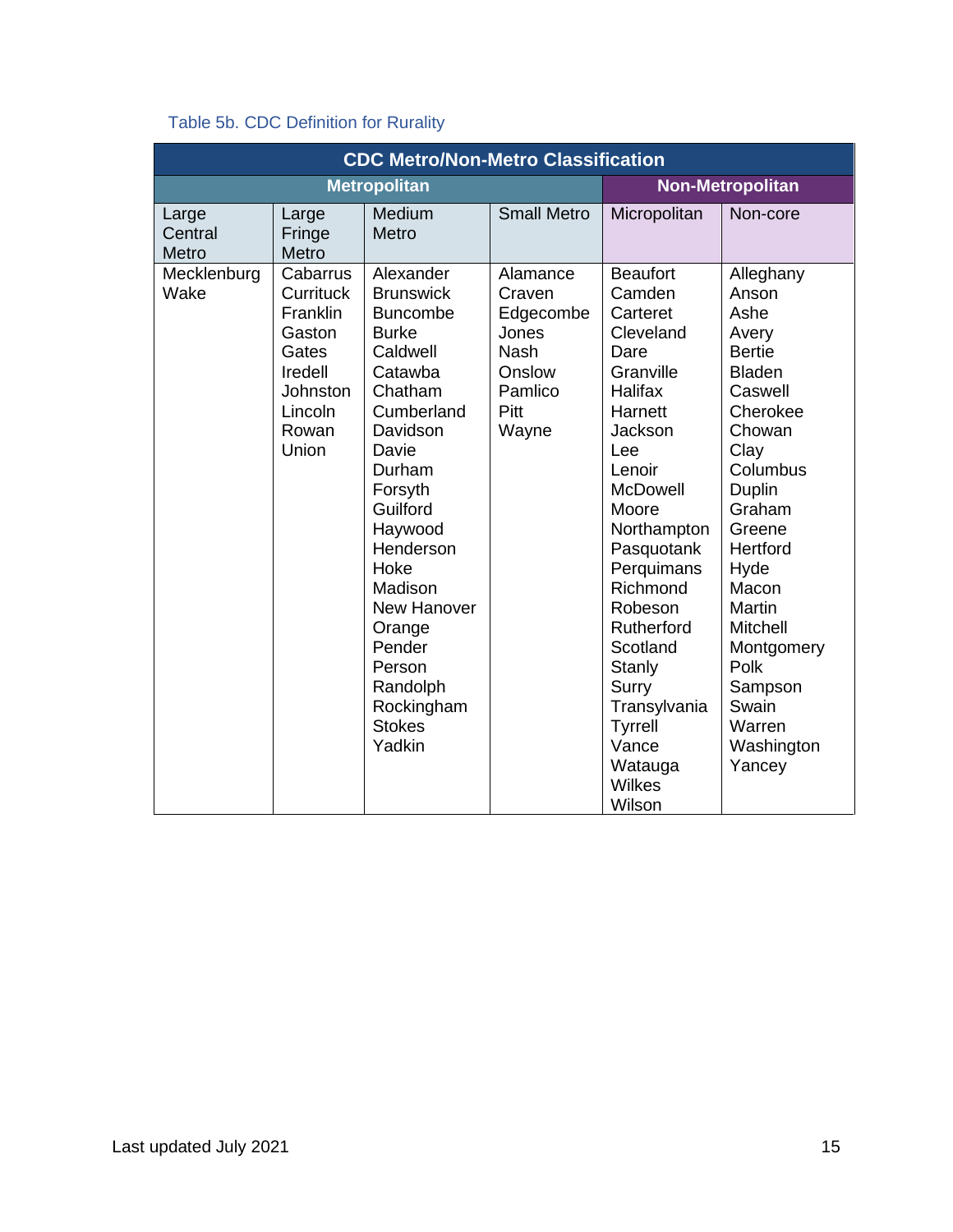| <b>NC Office of Rural Health</b>                                                                                                                                                             |                                                                                                                                                                                          |                                                                                                                                                                 |                                                                                                                                                                                                                                                                           |                                                                              |                                                                                                                                                                                                                                                                                   |
|----------------------------------------------------------------------------------------------------------------------------------------------------------------------------------------------|------------------------------------------------------------------------------------------------------------------------------------------------------------------------------------------|-----------------------------------------------------------------------------------------------------------------------------------------------------------------|---------------------------------------------------------------------------------------------------------------------------------------------------------------------------------------------------------------------------------------------------------------------------|------------------------------------------------------------------------------|-----------------------------------------------------------------------------------------------------------------------------------------------------------------------------------------------------------------------------------------------------------------------------------|
|                                                                                                                                                                                              | <b>Urban</b>                                                                                                                                                                             |                                                                                                                                                                 | <b>Rural</b>                                                                                                                                                                                                                                                              |                                                                              |                                                                                                                                                                                                                                                                                   |
| <b>Metropolitan Statistical</b><br>Area/Central to CBSA                                                                                                                                      |                                                                                                                                                                                          | Metropolitan<br><b>Statistical</b><br>Area/<br>Outlying<br>to CBSA<br>Alexander                                                                                 | Micropolitan<br><b>Statistical</b><br>Area/<br>Central<br>to CBSA<br><b>Beaufort</b>                                                                                                                                                                                      | Micropolitan<br><b>Statistical</b><br>Area/<br>Outlying<br>to CBSA<br>Camden | <b>Neither</b><br>Metropolitan<br>or<br>Micropolitan<br>Alleghany                                                                                                                                                                                                                 |
| Alamance<br><b>Brunswick</b><br><b>Buncombe</b><br><b>Burke</b><br>Caldwell<br>Catawba<br>Chatham<br>Craven<br>Cumberland<br>Davidson<br>Davie<br>Durham<br>Edgecombe<br>Forsyth<br>Guilford | Haywood<br>Henderson<br>Hoke<br>Iredell<br>Johnston<br>Mecklenburg<br><b>Nash</b><br><b>New</b><br>Hanover<br>Onslow<br>Orange<br><b>Pitt</b><br><b>Stokes</b><br>Union<br>Wake<br>Wayne | Cabarrus<br>Currituck<br>Franklin<br>Gaston<br>Gates<br>Jones<br>Lincoln<br>Madison<br>Pamlico<br>Pender<br>Person<br>Randolph<br>Rockingham<br>Rowan<br>Yadkin | Carteret<br>Cleveland<br>Dare<br>Granville<br>Halifax<br>Harnett<br>Jackson<br>Lee<br>Lenoir<br><b>McDowell</b><br>Moore<br>Pasquotank<br>Richmond<br>Robeson<br>Rutherford<br>Scotland<br><b>Stanly</b><br>Surry<br>Transylvania<br>Vance<br>Watauga<br>Wilkes<br>Wilson | Northampton<br>Perquimans<br>Tyrrell                                         | Anson<br>Ashe<br>Avery<br><b>Bertie</b><br><b>Bladen</b><br>Caswell<br>Cherokee<br>Chowan<br>Clay<br>Columbus<br>Duplin<br>Graham<br>Greene<br>Hertford<br>Hyde<br>Macon<br><b>Martin</b><br>Mitchell<br>Montgomery<br>Polk<br>Sampson<br>Swain<br>Warren<br>Washington<br>Yancey |

#### Table 5c. NC Office of Rural Health Definition for Rurality

# <span id="page-15-0"></span>Use of Provisional Data

Final annual data are used to produce the majority of IVPB's injury surveillance data products. These data provide the most accurate, and complete information for surveillance. However, it takes time to finalize data within each of the respective surveillance systems. Each system has its own close out process to ensure data quality that impacts the timeliness and availability of final annual data. Estimated time frames to produce final yearend data using final 2019 data are shown as an example in Table 6 below, though these may vary from year to year.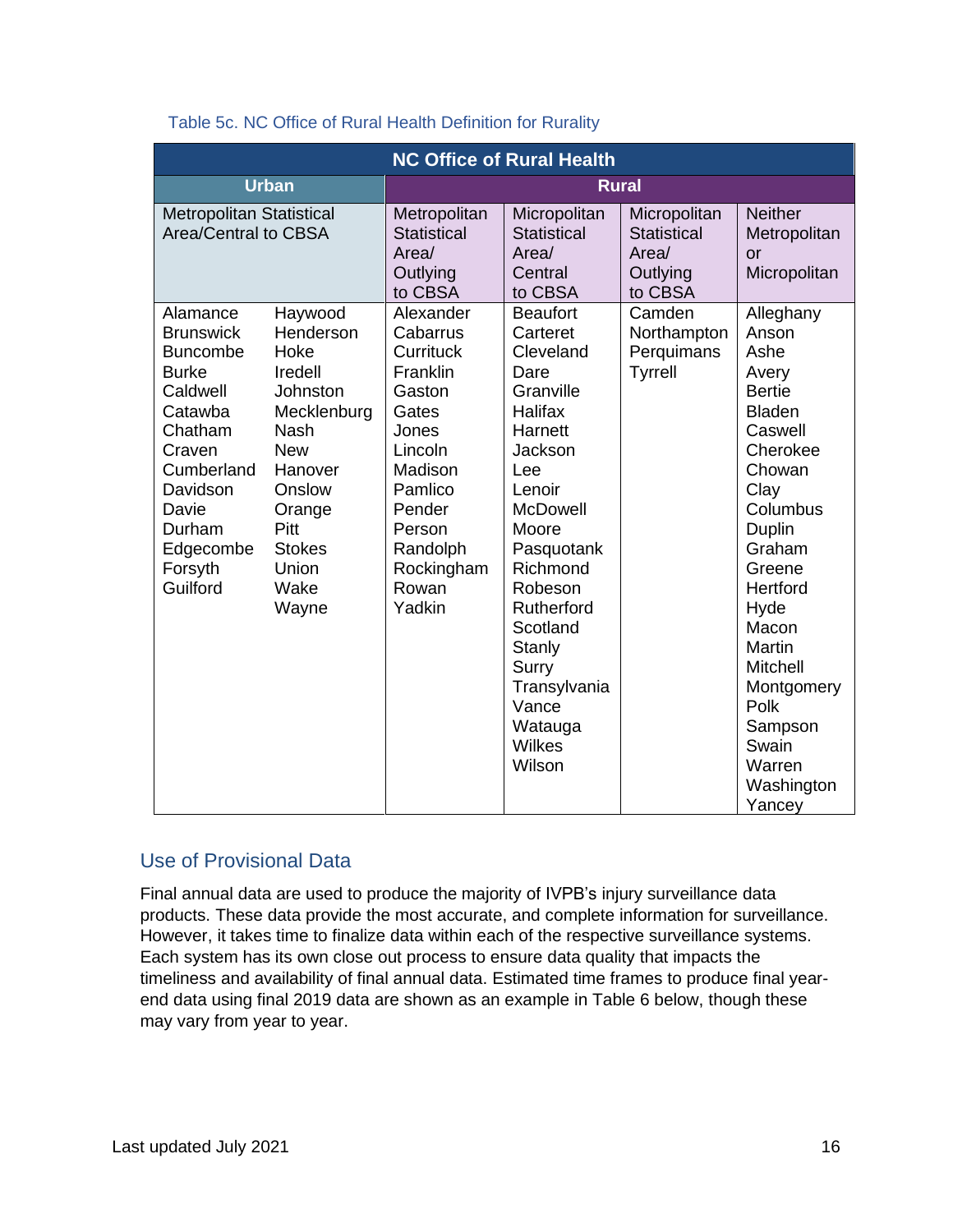| <b>Data Source</b>      | <b>Timeline for Final Year-End Data</b> | <b>Example</b><br><b>Data Year</b> | <b>Estimated</b><br><b>Availability</b> |
|-------------------------|-----------------------------------------|------------------------------------|-----------------------------------------|
| Death                   | October of following year (9-month      | 2019                               | October 2020                            |
| <b>Certificate Data</b> | lag)                                    |                                    |                                         |
| Hospital                | Summer of the following year (7- to 8-  | 2019                               | August 2020                             |
| Discharge Data          | month lag)                              |                                    |                                         |
| <b>NC DETECT</b>        | Summer of the following year (6- to 7-  | 2019                               | <b>July 2020</b>                        |
| <b>ED Visit Data</b>    | month lag)                              |                                    |                                         |
| <b>NC-VDRS</b>          | Spring 1% years following               | 2019                               | April 2021                              |
|                         | (~14-month lag data frozen for          |                                    |                                         |
|                         | closeout; ~16-month lag for final data) |                                    |                                         |
| <b>NC-SUDORS</b>        | NC SUDORS is a newer surveillance       | 2019                               | Not Currently                           |
|                         | system and a regular timeline for the   |                                    | Available                               |
|                         | availability of final year-end data for |                                    |                                         |
|                         | analytics is still being established    |                                    |                                         |

#### Table 6. Estimated Lag Time for Year-End Surveillance Data

Provisional data are preliminary data that are reported within each system and are not considered final data. These data are subject to change as they are reviewed for quality and as new and updated information flows into each data system. The primary benefit of using provisional data for surveillance is in the timeliness of the information to monitor injury morbidity and mortality in the state. Although they do not provide a complete picture, provisional data can offer insights into trends and indicate when action is needed around a specific injury or health event.

<span id="page-16-0"></span>Each data system varies in the completeness and timeliness of provisional data.

# Death Certificate Data

IVPB receives a provisional death certificate file from the SCHS monthly. However, there is a lag of several months due to the time required to enter these data into the system.

#### <span id="page-16-1"></span>Hospital Discharge Data

Provisional hospital discharge data are obtained quarterly for injury surveillance.

# <span id="page-16-2"></span>NC DETECT ED Visit Data

<span id="page-16-3"></span>NC DETECT ED Visit data are the most timely data available for injury surveillance. IVPB receives provisional ED visit data from NC DETECT monthly. These data are used to produce overdose and other surveillance reports that are posted to the IVPB website and distributed to partners to inform public health decision making and response. These data are also available to NC DETECT users within the NC DETECT data portal in "near real time".